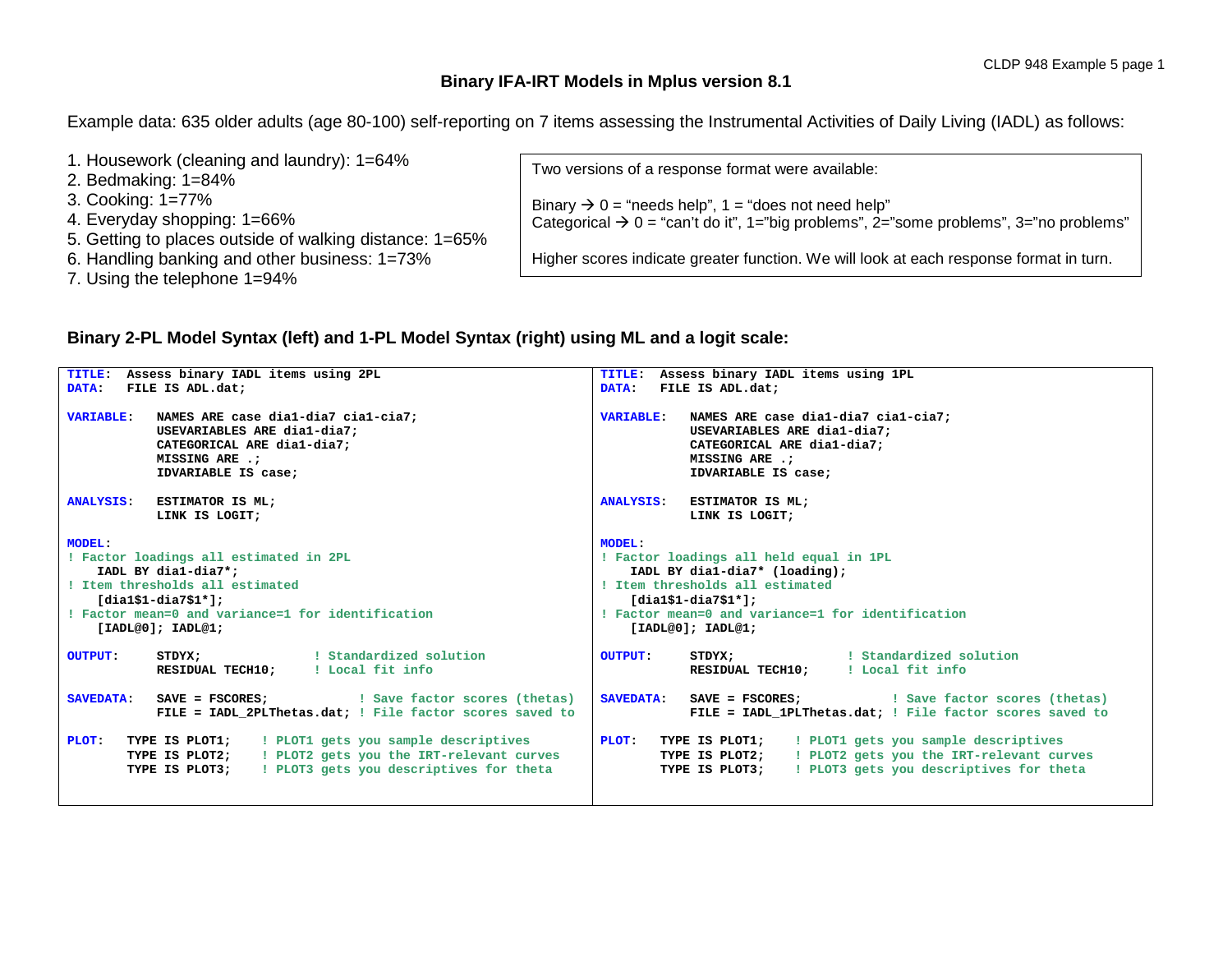# **Binary 2-PL Model Fit (left) and 1-PL Model Fit (right) using ML logit:**

| MODEL FIT INFORMATION - 2PL                                                                                                                                                                                                                                                                                                                                                                                                                                            | MODEL FIT INFORMATION - 1 PL                                                                                                                                                                                                                                                                                                                                                                                            |  |  |  |  |  |
|------------------------------------------------------------------------------------------------------------------------------------------------------------------------------------------------------------------------------------------------------------------------------------------------------------------------------------------------------------------------------------------------------------------------------------------------------------------------|-------------------------------------------------------------------------------------------------------------------------------------------------------------------------------------------------------------------------------------------------------------------------------------------------------------------------------------------------------------------------------------------------------------------------|--|--|--|--|--|
| Number of Free Parameters<br>14                                                                                                                                                                                                                                                                                                                                                                                                                                        | Number of Free Parameters<br>8                                                                                                                                                                                                                                                                                                                                                                                          |  |  |  |  |  |
| Loglikelihood                                                                                                                                                                                                                                                                                                                                                                                                                                                          | Loglikelihood                                                                                                                                                                                                                                                                                                                                                                                                           |  |  |  |  |  |
| $-1454.634$<br>HO Value                                                                                                                                                                                                                                                                                                                                                                                                                                                | H0 Value<br>$-1464.457$                                                                                                                                                                                                                                                                                                                                                                                                 |  |  |  |  |  |
| Information Criteria                                                                                                                                                                                                                                                                                                                                                                                                                                                   | Information Criteria                                                                                                                                                                                                                                                                                                                                                                                                    |  |  |  |  |  |
| Akaike (AIC)<br>2937.268<br>Bayesian (BIC)<br>2999.619<br>Sample-Size Adjusted BIC<br>2955.170<br>$(n* = (n + 2) / 24)$<br>Chi-Square Test of Model Fit for the Binary and Ordered Categorical<br>(Ordinal) Outcomes<br>Pearson Chi-Square<br>Value<br>340.829<br>Degrees of Freedom<br>113<br>P-Value<br>0.0000<br>Likelihood Ratio Chi-Square<br>Value<br>120.273<br>Degrees of Freedom<br>113<br>P-Value<br>0.3023                                                  | Akaike (AIC)<br>2944.915<br>Bayesian (BIC)<br>2980.544<br>Sample-Size Adjusted BIC<br>2955.144<br>$(n* = (n + 2) / 24)$<br>Chi-Square Test of Model Fit for the Binary and Ordered Categorical<br>(Ordinal) Outcomes**<br>Pearson Chi-Square<br>Value<br>296.199<br>Degrees of Freedom<br>118<br>P-Value<br>0.0000<br>Likelihood Ratio Chi-Square<br>Value<br>126.354<br>Degrees of Freedom<br>118<br>P-Value<br>0.2828 |  |  |  |  |  |
| Linda Muthén suggests that if these 2 $\chi^2$ values don't match, they<br>should not be used to assess model fit.<br>Further, the possible total df for the $x^2$ is calculated based on #<br>possible response patterns. Here, for 7 binary items:<br>2PL model: $2^7$ = 128 possible - 7 loadings - 7 thresholds - 1 = 113<br>1PL model: $2^7$ = 128 possible - 1 loading - 7 thresholds - 1 = 119<br>However, the 1PL only has df=118 because of the deleted cell. | ** Of the 630 cells in the latent class indicator table, 1<br>were deleted in the calculation of chi-square due to extreme values.<br>This error message indicates that these 2 sets of chi-squares for the 2-<br>PL and 1-PL are not on the same scale because they are not based<br>on the same data. So we can't compare the chi-squares to test the<br>difference in model fit, but we can still compare LL values. |  |  |  |  |  |

## **Does the 2-PL fit better than the 1-PL?**

−1454.634\*-2 = 2909.258 −2LL difference = 19.946, df = 6, p = .0032 −1464.457\*-2 = 2928.914 AIC (but not BIC) is smaller for 2PL, too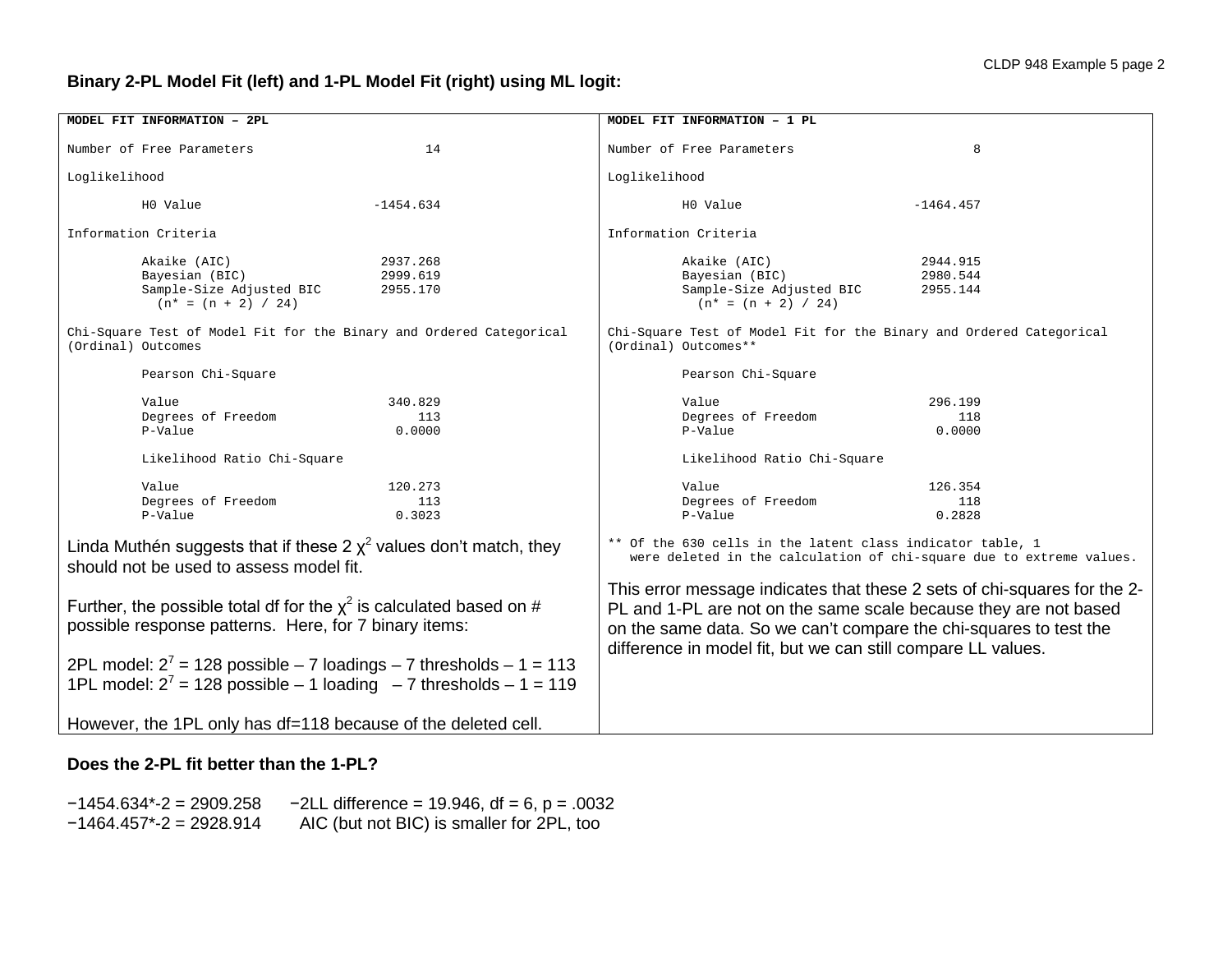# **3 differently scaled 2-PL solutions from ML logit provided by Mplus – all provide the exact same model predictions!**

| UNSTANDARDIZED MODEL RESULTS (IFA MODEL SOLUTION)                  |          |       |                     |                                                                | IRT PARAMETERIZATION IN TWO-PARAMETER LOGISTIC METRIC                                                                                                              |          |       |           |                                                                         |  |  |
|--------------------------------------------------------------------|----------|-------|---------------------|----------------------------------------------------------------|--------------------------------------------------------------------------------------------------------------------------------------------------------------------|----------|-------|-----------|-------------------------------------------------------------------------|--|--|
|                                                                    |          |       |                     | Two-Tailed                                                     | WHERE THE LOGIT IS DISCRIMINATION* (THETA - DIFFICULTY)                                                                                                            |          |       |           |                                                                         |  |  |
|                                                                    | Estimate |       | $S.E.$ Est./ $S.E.$ | P-Value                                                        |                                                                                                                                                                    |          |       |           |                                                                         |  |  |
|                                                                    |          |       |                     |                                                                |                                                                                                                                                                    |          |       |           |                                                                         |  |  |
| FACTOR LOADINGS = CHANGE IN LOGIT(Y=1) PER UNIT CHANGE IN THETA    |          |       |                     |                                                                | Item Discriminations = SLOPE OF ICC AT P=.50                                                                                                                       |          |       |           |                                                                         |  |  |
| <b>IADL</b><br><b>BY</b>                                           |          |       |                     |                                                                | IADL<br>BY                                                                                                                                                         |          |       |           |                                                                         |  |  |
| DIA1                                                               | 4.328    | 0.560 | 7.725               | 0.000                                                          | DIA1                                                                                                                                                               | 4.328    | 0.560 | 7.725     | 0.000                                                                   |  |  |
| DIA2                                                               | 4.978    | 0.808 | 6.159               | 0.000                                                          | DIA2                                                                                                                                                               | 4.978    | 0.808 | 6.159     | 0.000                                                                   |  |  |
| DIA3                                                               | 4.323    | 0.570 | 7.579               | 0.000                                                          | DIA3                                                                                                                                                               | 4.323    | 0.570 | 7.579     | 0.000                                                                   |  |  |
| DIA4                                                               | 7.511    | 1.696 | 4.429               | 0.000                                                          | DIA4                                                                                                                                                               | 7.511    | 1.696 | 4.429     | 0.000                                                                   |  |  |
| DIA5                                                               | 4.248    | 0.527 | 8.062               | 0.000                                                          | DIA5                                                                                                                                                               | 4.248    | 0.527 | 8.062     | 0.000                                                                   |  |  |
| DIA6                                                               | 3.451    | 0.401 | 8.600               | 0.000                                                          | DIA6                                                                                                                                                               | 3.451    | 0.401 | 8.600     | 0.000                                                                   |  |  |
| DIA7                                                               | 3.283    | 0.601 | 5.467               | 0.000                                                          | DIA7                                                                                                                                                               | 3.283    | 0.601 | 5.467     | 0.000                                                                   |  |  |
|                                                                    |          |       |                     |                                                                |                                                                                                                                                                    |          |       |           |                                                                         |  |  |
| THRESHOLDS = EXPECTED LOGIT(Y=0) WHEN THETA IS 0                   |          |       |                     |                                                                |                                                                                                                                                                    |          |       |           | Item Difficulties = LOCATION OF ITEM ON LATENT TRAIT at P=.50, LOGIT=0  |  |  |
| DIA1\$1                                                            | $-1.629$ | 0.295 | $-5.516$            | 0.000                                                          | DIA1\$1                                                                                                                                                            | $-0.376$ | 0.052 | $-7.298$  | 0.000                                                                   |  |  |
| DIA2\$1                                                            | $-5.202$ | 0.770 | $-6.754$            | 0.000                                                          | DIA2\$1                                                                                                                                                            | $-1.045$ | 0.065 | $-15.978$ | 0.000                                                                   |  |  |
| DIA3\$1                                                            | $-3.462$ | 0.441 | $-7.842$            |                                                                | DIA3\$1                                                                                                                                                            | $-0.801$ | 0.059 | $-13.562$ | 0.000                                                                   |  |  |
|                                                                    |          |       |                     | 0.000                                                          | DIA4\$1                                                                                                                                                            | $-0.415$ | 0.047 | $-8.849$  | 0.000                                                                   |  |  |
| DIA4\$1                                                            | $-3.120$ | 0.744 | $-4.193$            | 0.000                                                          | DIA5\$1                                                                                                                                                            | $-0.432$ | 0.052 | $-8.296$  | 0.000                                                                   |  |  |
| DIA5\$1                                                            | $-1.833$ | 0.298 | $-6.158$            | 0.000                                                          | DIA6\$1                                                                                                                                                            | $-0.708$ | 0.060 | $-11.889$ | 0.000                                                                   |  |  |
| DIA6\$1                                                            | $-2.442$ | 0.292 | $-8.368$            | 0.000                                                          | DIA7\$1                                                                                                                                                            | $-1.816$ | 0.126 | $-14.454$ | 0.000                                                                   |  |  |
| DIA7\$1                                                            | $-5.962$ | 0.858 | $-6.951$            | 0.000                                                          |                                                                                                                                                                    |          |       |           |                                                                         |  |  |
|                                                                    |          |       |                     |                                                                |                                                                                                                                                                    |          |       |           |                                                                         |  |  |
| STDYX MODEL RESULTS (STANDARDIZED IFA MODEL SOLUTION)              |          |       |                     | USING RESULTS FROM IFA MODEL (LEFT PANEL):                     |                                                                                                                                                                    |          |       |           |                                                                         |  |  |
|                                                                    |          |       |                     | Two-Tailed                                                     |                                                                                                                                                                    |          |       |           |                                                                         |  |  |
|                                                                    | Estimate |       | $S.E.$ Est./ $S.E.$ | P-Value                                                        | IFA model: $Logit(y) = -threshold + loading(Theta)$                                                                                                                |          |       |           |                                                                         |  |  |
|                                                                    |          |       |                     | Threshold = expected logit of $(y=0)$ for someone with Theta=0 |                                                                                                                                                                    |          |       |           |                                                                         |  |  |
| FACTOR LOADINGS IN STANDARDIZED METRIC = $loading*SD(Theta)/SD(Y)$ |          |       |                     |                                                                |                                                                                                                                                                    |          |       |           | When *-1, threshold becomes intercept: expected logit for (y=1) instead |  |  |
| IADL<br><b>BY</b>                                                  |          |       |                     |                                                                |                                                                                                                                                                    |          |       |           |                                                                         |  |  |
| DIA1                                                               | 0.922    | 0.018 | 51.712              | 0.000                                                          | Loading = regression of item logit on Theta                                                                                                                        |          |       |           |                                                                         |  |  |
| DIA2                                                               | 0.940    | 0.018 | 52.557              | 0.000                                                          |                                                                                                                                                                    |          |       |           |                                                                         |  |  |
| DIA3                                                               | 0.922    | 0.018 | 50.622              | 0.000                                                          | = change in $logit(y)$ for a one-unit change in Theta                                                                                                              |          |       |           |                                                                         |  |  |
| DIA4                                                               | 0.972    | 0.012 | 80.380              | 0.000                                                          |                                                                                                                                                                    |          |       |           |                                                                         |  |  |
| DIA5                                                               | 0.920    | 0.018 | 52.291              | 0.000                                                          |                                                                                                                                                                    |          |       |           |                                                                         |  |  |
| DIA6                                                               | 0.885    | 0.022 | 39.729              | 0.000                                                          | IFA Models:                                                                                                                                                        |          |       |           |                                                                         |  |  |
| DIA7                                                               | 0.875    | 0.037 | 23.380              | 0.000                                                          | Logit (DIA1=1) = 1.629 + 4.328(Theta) $\rightarrow$ if Theta=0, prob(y=1)= .836<br>Logit (DIA7=1) = 5.962 + 3.283(Theta) $\rightarrow$ if Theta=0, prob(y=1)= .997 |          |       |           |                                                                         |  |  |
|                                                                    |          |       |                     |                                                                |                                                                                                                                                                    |          |       |           |                                                                         |  |  |
| THRESHOLDS IN STANDARDIZED METRIC = threshold/SD(Y)                |          |       |                     |                                                                |                                                                                                                                                                    |          |       |           |                                                                         |  |  |
| DIA1\$1                                                            | $-0.347$ | 0.048 | $-7.303$            | 0.000                                                          |                                                                                                                                                                    |          |       |           |                                                                         |  |  |
| DIA2\$1                                                            | $-0.982$ | 0.056 | $-17.409$           | 0.000                                                          |                                                                                                                                                                    |          |       |           |                                                                         |  |  |
| DIA3\$1                                                            | $-0.739$ | 0.051 | $-14.373$           | 0.000                                                          | USING RESULTS FROM IRT MODEL (RIGHT PANEL):                                                                                                                        |          |       |           |                                                                         |  |  |
| DIA4\$1                                                            | $-0.404$ | 0.045 | $-8.928$            | 0.000                                                          |                                                                                                                                                                    |          |       |           |                                                                         |  |  |
| DIA5\$1                                                            | $-0.397$ | 0.048 | $-8.348$            | 0.000                                                          | IRT model: $Logit(y=1) = a(theta - difficulty)$                                                                                                                    |          |       |           |                                                                         |  |  |
| DIA6\$1                                                            | $-0.626$ | 0.050 | $-12.558$           | 0.000                                                          | $a =$ discrimination (rescaled slope) = loading/1.7                                                                                                                |          |       |           |                                                                         |  |  |
| DIA7\$1                                                            | $-1.590$ | 0.080 | $-19.949$           | 0.000                                                          | $b = difficulty$ (location on latent metric) = threshold/loading                                                                                                   |          |       |           |                                                                         |  |  |
|                                                                    |          |       |                     |                                                                |                                                                                                                                                                    |          |       |           |                                                                         |  |  |
| $R-SQUARE = standardized loading2$                                 |          |       |                     |                                                                |                                                                                                                                                                    |          |       |           |                                                                         |  |  |
| DIA1                                                               | 0.851    | 0.033 | 25.856              | 0.000                                                          | IRT Models:                                                                                                                                                        |          |       |           |                                                                         |  |  |
| DIA2                                                               | 0.883    | 0.034 | 26.278              | 0.000                                                          |                                                                                                                                                                    |          |       |           | Logit (DIA1=1) = 4.328*(Theta - -0.376) > if Theta=0, prob(y=1)= .836   |  |  |
| DIA3                                                               | 0.850    | 0.034 | 25.311              | 0.000                                                          |                                                                                                                                                                    |          |       |           |                                                                         |  |  |
| DIA4                                                               |          | 0.024 | 40.190              | 0.000                                                          | Logit (DIA7=1) = 3.283*(Theta - -1.816) $\rightarrow$ if Theta=0, prob(y=1)= .997                                                                                  |          |       |           |                                                                         |  |  |
|                                                                    | 0.945    |       |                     |                                                                |                                                                                                                                                                    |          |       |           |                                                                         |  |  |
| DIA5                                                               | 0.846    | 0.032 | 26.145              | 0.000                                                          |                                                                                                                                                                    |          |       |           |                                                                         |  |  |
| DIA6                                                               | 0.784    | 0.039 | 19.865              | 0.000                                                          |                                                                                                                                                                    |          |       |           |                                                                         |  |  |
| DIA7                                                               | 0.766    | 0.066 | 11.690              | 0.000                                                          |                                                                                                                                                                    |          |       |           |                                                                         |  |  |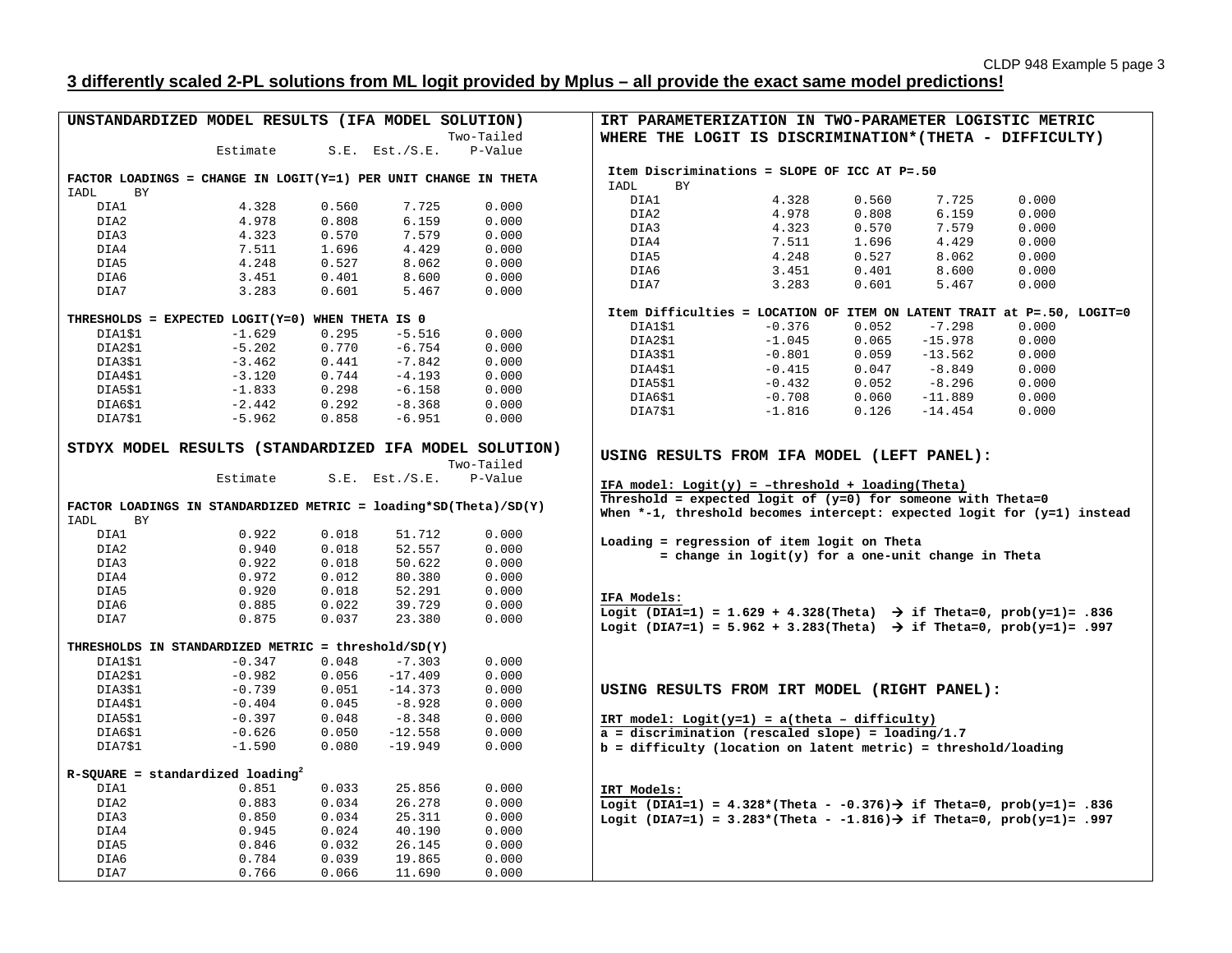

The estimated theta scores are supposed to have a mean of 0 and a variance of 1, but this table shows that they have a variance of only .741 instead. Such shrinkage is why it can be problematic to use these estimated theta scores as observed variables in other analyses.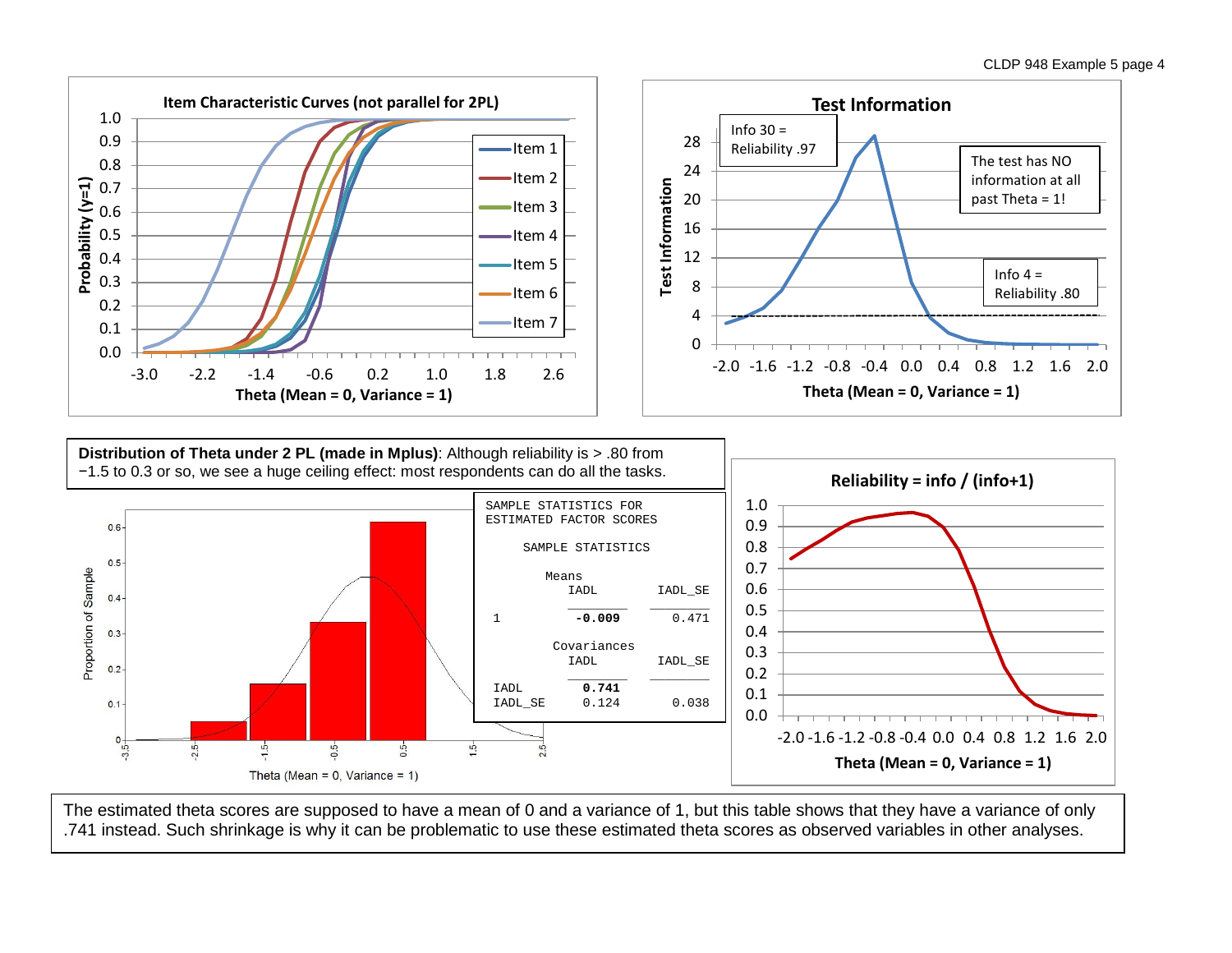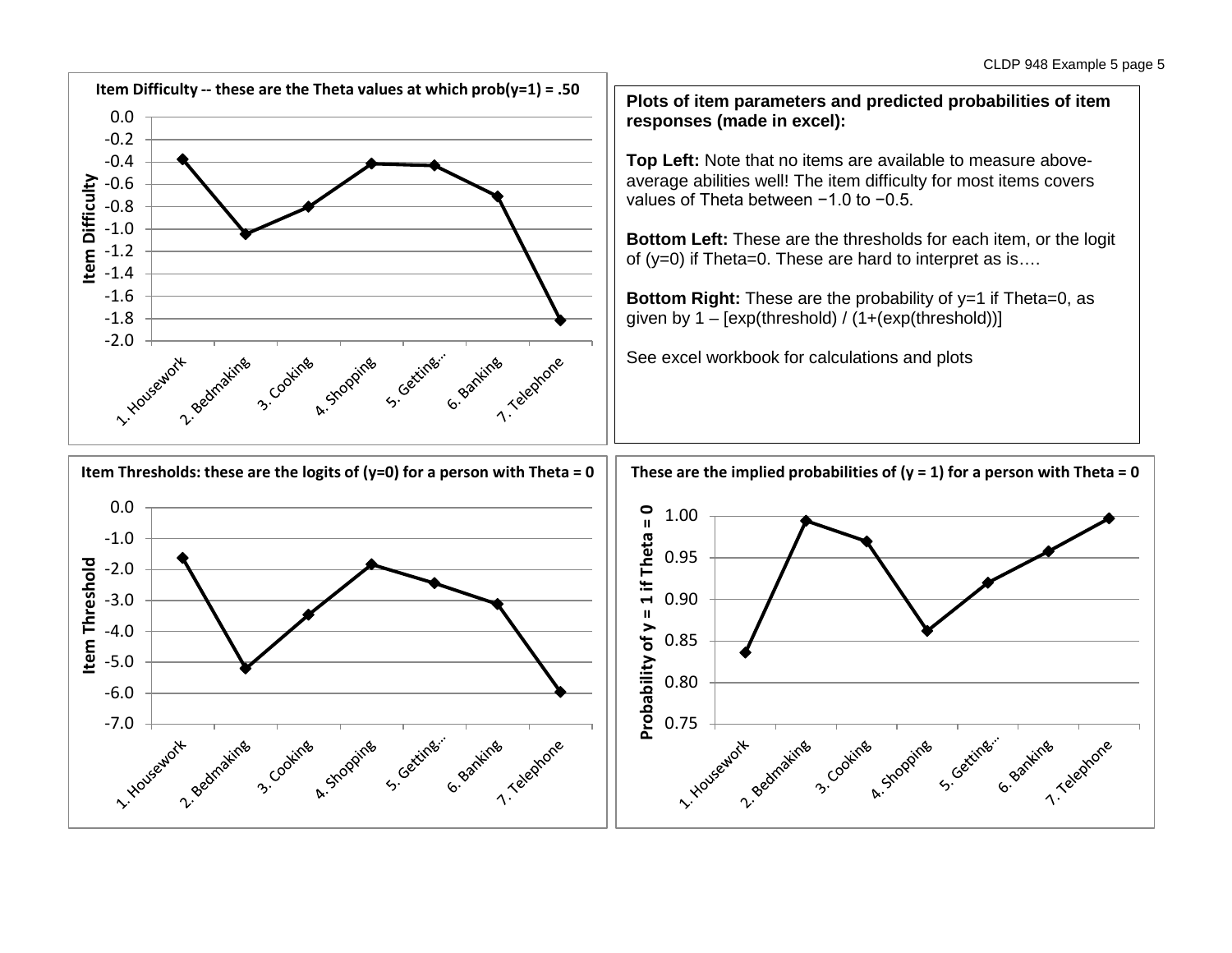### **Here is another estimation approach: a 2PL vs. a 1PL for Binary Responses using WLSMV Probit model**

```
TITLE: 2PL Binary Model under WLSMV 
DATA: FILE IS ADL.dat;
VARIABLE: NAMES ARE case dia1-dia7 cia1-cia7;
           USEVARIABLES ARE dia1-dia7;
           CATEGORICAL ARE dia1-dia7;
          MISSING ARE .; IDVARIABLE is case;
ANALYSIS: ESTIMATOR IS WLSMV; PARAMETERIZATION IS THETA; 
MODEL: 
! Factor loadings all estimated in 2PL 
    IADL BY dia1-dia7*;
! Item thresholds all estimated
    [dia1$1-dia7$1*];
! Factor mean=0 and variance=1 for identification
    [IADL@0]; IADL@1;
OUTPUT:
          OUTPUT: STDYX Residual; ! Standardized solution, local fit
SAVEDATA: DIFFTEST=2PL.dat; ! Save info from bigger model
                               I Save factor scores (thetas)
           FILE IS IADL_2PLThetas.dat; ! File factor scores saved to
PLOT: TYPE IS PLOT1 PLOT2 PLOT3; ! Get IRT plots
MODEL FIT INFORMATION
Number of Free Parameters 14
Chi-Square Test of Model Fit
Value 54.820*
        Degrees of Freedom 14<br>P-Value 0.0000
P-Value 0.0000
* The chi-square value for MLM, MLMV, MLR, ULSMV, WLSM and WLSMV 
cannot be used for chi-square difference testing in the regular way. 
MLM, MLR and WLSM chi-square difference testing is described on the 
Mplus website. MLMV, WLSMV, and ULSMV difference testing is done 
using the DIFFTEST option.
RMSEA (Root Mean Square Error Of Approximation)
Estimate 0.068
        90 Percent C.I. 0.049 0.087<br>Probability RMSEA <= .05 0.055
        Probability RMSEA <= .05
CFI/TLI
CFI 0.997
 TLI 0.995
Chi-Square Test of Model Fit for the Baseline Model
                                  12351.798<br>21
        Degrees of Freedom 21<br>P-Value 0.0000
P-Value 0.0000
WRMR (Weighted Root Mean Square Residual)
Value 1.160
                                                             TITLE: 1PL Binary Model under WLSMV 
                                                             DATA: FILE IS ADL.dat;
                                                             VARIABLE: NAMES ARE case dia1-dia7 cia1-cia7;
                                                                        USEVARIABLES ARE dia1-dia7;
                                                                        CATEGORICAL ARE dia1-dia7;
                                                                        MISSING ARE .; IDVARIABLE is case;
                                                             ANALYSIS: ESTIMATOR IS WLSMV; PARAMETERIZATION IS THETA; 
                                                                        DIFFTEST=2PL.dat; ! Use saved info from bigger model 
                                                             MODEL: 
                                                             ! Factor loadings all equal in 1PL 
                                                                  IADL BY dia1-dia7* (loading);
                                                             ! Item thresholds all estimated
                                                                  [dia1$1-dia7$1*];
                                                             ! Factor mean=0 and variance=1 for identification
                                                                 [IADL@0]; IADL@1;
                                                             OUTPUT:
                                                                       OUTPUT: STDYX Residual; ! Standardized solution, local fit
                                                             SAVEDATA: 
                                                                        SAVE = FSCORES; ! Save factor scores (thetas)
                                                                        FILE IS IADL_1PLThetas.dat; ! File factor scores saved to
                                                             PLOT: TYPE IS PLOT1 PLOT2 PLOT3; ! Get IRT plots
                                                             MODEL FIT INFORMATION
                                                             Number of Free Parameters 8
                                                             Chi-Square Test of Model Fit
                                                              Value 64.889*
                                                                      Degrees of Freedom 20<br>
P-Value 0.0000
                                                                      P-Value
                                                              Chi-Square Test for Difference Testing
                                                               Value 17.874
                                                                      Degrees of Freedom 6<br>P-Value 0.0066
                                                              P-Value 0.0066
                                                             RMSEA (Root Mean Square Error Of Approximation)
                                                                     Estimate 0.059<br>90 Percent C.I. 0.044 0.076
                                                                      90 Percent C.I. 0.044<br>Probability RMSEA <= .05 0.154
                                                                      Probability RMSEA <= .05
                                                             CFI/TLI
                                                              CFI 0.996
                                                               TLI 0.996
                                                             SRMR (Standardized Root Mean Square Residual)
                                                              Value 0.056
                                                             The Chi-Square for Difference Testing tells us directly that the 
                                                              2PL version of the binary model fits significantly better
                                                              (now under WLSMV, same as it did under ML).
```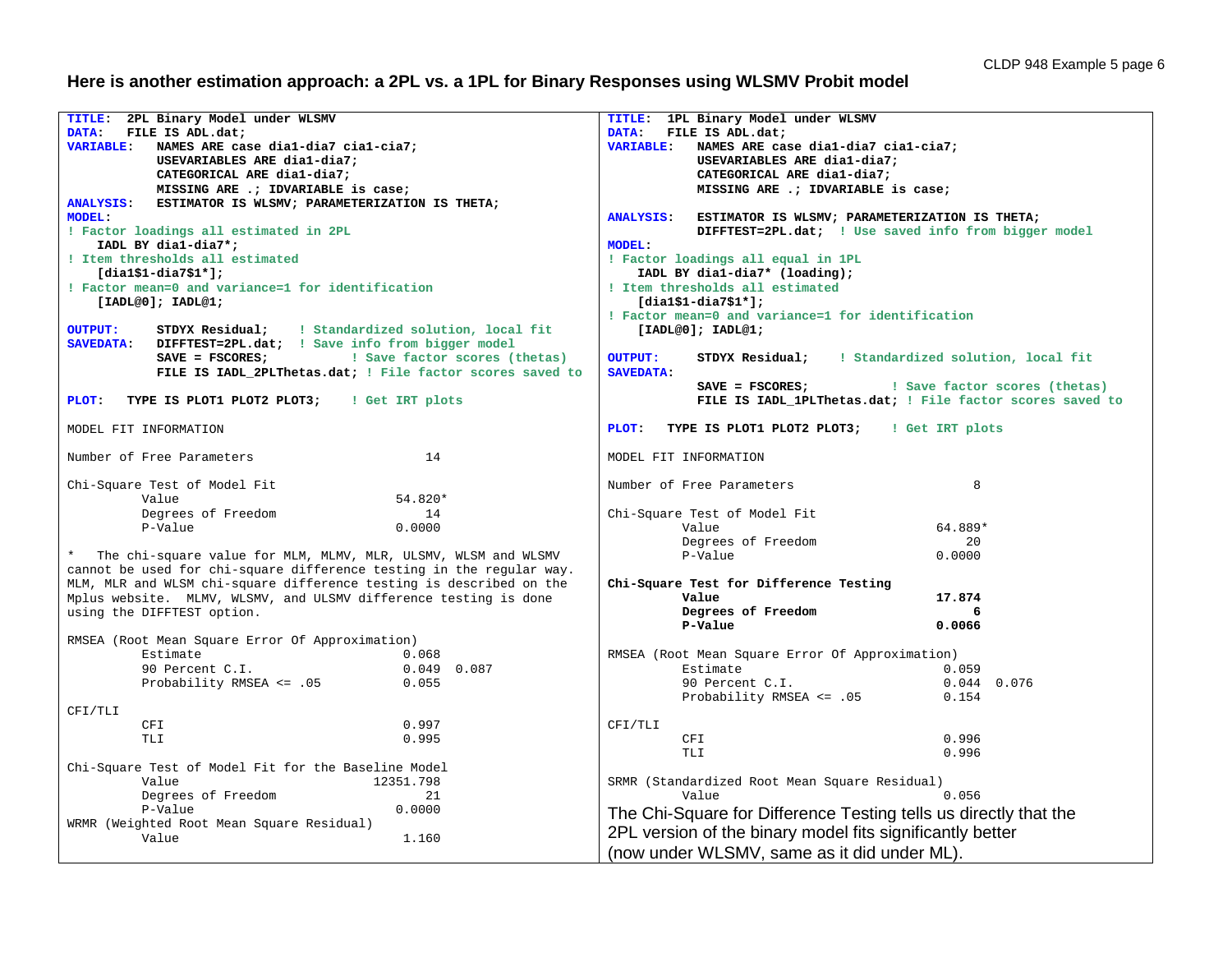## **Here are the parameter estimates under WLSMV Theta Parameterization (Probit) for the 2PL version of binary items**

| UNSTANDARDIZED MODEL RESULTS (IFA MODEL SOLUTION)                                                                                                                                                                         |                                                     |       |                     |            |             |                   |                                                                                                                                                   |                |       |           |       |  |
|---------------------------------------------------------------------------------------------------------------------------------------------------------------------------------------------------------------------------|-----------------------------------------------------|-------|---------------------|------------|-------------|-------------------|---------------------------------------------------------------------------------------------------------------------------------------------------|----------------|-------|-----------|-------|--|
|                                                                                                                                                                                                                           |                                                     |       |                     | Two-Tailed |             |                   | IRT PARAMETERIZATION IN TWO-PARAMETER PROBIT METRIC                                                                                               |                |       |           |       |  |
|                                                                                                                                                                                                                           | Estimate                                            |       | $S.E.$ Est./ $S.E.$ | P-Value    |             |                   | WHERE THE PROBIT IS DISCRIMINATION* (THETA - DIFFICULTY)                                                                                          |                |       |           |       |  |
| FACTOR LOADINGS = CHANGE IN PROBIT(Y=1) PER UNIT CHANGE IN THETA<br>Item Discriminations                                                                                                                                  |                                                     |       |                     |            |             |                   |                                                                                                                                                   |                |       |           |       |  |
| IADL<br>BY                                                                                                                                                                                                                |                                                     |       |                     |            | <b>IADL</b> | <b>BY</b>         |                                                                                                                                                   |                |       |           |       |  |
| DIA1                                                                                                                                                                                                                      | 2.686                                               | 0.317 | 8.461               | 0.000      |             | DIA1              | 2.686                                                                                                                                             |                | 0.317 | 8.461     | 0.000 |  |
| DIA2                                                                                                                                                                                                                      | 2.941                                               | 0.493 | 5.966               | 0.000      |             | DIA2              | 2.941                                                                                                                                             |                | 0.493 | 5.966     | 0.000 |  |
| DIA3                                                                                                                                                                                                                      | 2.803                                               | 0.384 | 7.290               | 0.000      |             | DIA3              | 2.803                                                                                                                                             |                | 0.384 | 7.290     | 0.000 |  |
| DIA4                                                                                                                                                                                                                      | 3.654                                               | 0.575 | 6.356               | 0.000      |             | DIA4              | 3.654                                                                                                                                             |                | 0.575 | 6.356     | 0.000 |  |
| DIA5                                                                                                                                                                                                                      | 2.486                                               | 0.294 | 8.449               | 0.000      |             | DIA5              | 2.486                                                                                                                                             |                | 0.294 | 8.449     | 0.000 |  |
| DIA6                                                                                                                                                                                                                      | 1.991                                               | 0.223 | 8.940               | 0.000      |             | DIA6              | 1.991                                                                                                                                             |                | 0.223 | 8.940     | 0.000 |  |
| DIA7                                                                                                                                                                                                                      | 1.571                                               | 0.299 | 5.246               | 0.000      |             | DIA7              | 1.571                                                                                                                                             |                | 0.299 | 5.246     | 0.000 |  |
|                                                                                                                                                                                                                           |                                                     |       |                     |            |             | Item Difficulties |                                                                                                                                                   |                |       |           |       |  |
| THRESHOLDS = EXPECTED PROBIT(Y=0) WHEN THETA IS 0                                                                                                                                                                         |                                                     |       |                     |            |             | DIA1\$1           | $-0.374$                                                                                                                                          |                | 0.055 | $-6.743$  | 0.000 |  |
| DIA1\$1                                                                                                                                                                                                                   | $-1.004$                                            | 0.179 | $-5.607$            | 0.000      |             | DIA2\$1           | $-1.053$                                                                                                                                          |                | 0.069 | $-15.360$ | 0.000 |  |
| DIA2\$1                                                                                                                                                                                                                   | $-3.097$                                            | 0.481 | $-6.444$            | 0.000      |             | DIA3\$1           | $-0.792$                                                                                                                                          |                | 0.062 | $-12.863$ | 0.000 |  |
| DIA3\$1                                                                                                                                                                                                                   | $-2.221$                                            | 0.307 | $-7.240$            | 0.000      |             | DIA4\$1           | $-0.433$                                                                                                                                          |                | 0.054 | $-7.982$  | 0.000 |  |
| DIA4\$1                                                                                                                                                                                                                   | $-1.581$                                            | 0.298 | $-5.312$            | 0.000      |             | DIA5\$1           | $-0.425$                                                                                                                                          |                | 0.056 | $-7.607$  | 0.000 |  |
| DIA5\$1                                                                                                                                                                                                                   | $-1.057$                                            | 0.174 | $-6.071$            | 0.000      |             | DIA6\$1           | $-0.699$                                                                                                                                          |                | 0.063 | $-11.084$ | 0.000 |  |
| DIA6\$1                                                                                                                                                                                                                   | $-1.391$                                            | 0.166 | $-8.359$            | 0.000      |             | DIA7\$1           | $-1.875$                                                                                                                                          |                | 0.154 | $-12.191$ | 0.000 |  |
| DIA7\$1                                                                                                                                                                                                                   | $-2.946$                                            | 0.398 | $-7.401$            | 0.000      |             |                   |                                                                                                                                                   |                |       |           |       |  |
| STDYX MODEL RESULTS (STANDARDIZED IFA MODEL SOLUTION)<br>Logit = $1.7$ *probit, or Probit = Logit/1.7<br>Two-Tailed<br>Estimate<br>$S.E.$ Est./ $S.E.$<br>P-Value<br>IFA model: $PROBIT(y) = -threshold + loading(Theta)$ |                                                     |       |                     |            |             |                   |                                                                                                                                                   |                |       |           |       |  |
| FACTOR LOADINGS IN STANDARDIZED METRIC = $loading*SD(Theta)/SD(Y)$                                                                                                                                                        |                                                     |       |                     |            |             |                   | Threshold = expected probit of $(y=0)$ for someone with Theta=0<br>When *-1, threshold $\rightarrow$ intercept: expected probit for (y=1) instead |                |       |           |       |  |
| IADL<br>BY                                                                                                                                                                                                                |                                                     |       |                     |            |             |                   | Loading = regression of item probit on Theta                                                                                                      |                |       |           |       |  |
| DIA1                                                                                                                                                                                                                      | 0.937                                               | 0.013 | 69.487              | 0.000      |             |                   |                                                                                                                                                   |                |       |           |       |  |
| DIA2                                                                                                                                                                                                                      | 0.947                                               | 0.016 | 57.551              | 0.000      |             |                   |                                                                                                                                                   |                |       |           |       |  |
| DIA3                                                                                                                                                                                                                      | 0.942                                               | 0.015 | 64.551              | 0.000      |             |                   |                                                                                                                                                   |                |       |           |       |  |
| DIA4                                                                                                                                                                                                                      | 0.965                                               | 0.011 | 91.196              | 0.000      |             |                   | IRT model: $Probability=1$ ) = a(theta - difficulty)<br>$\alpha$ = discrimination (rescaled slope) = loading/1                                    |                |       |           |       |  |
|                                                                                                                                                                                                                           |                                                     |       | 60.671              | 0.000      |             |                   | $b = difficulty$ (location on latent metric) = threshold/loading                                                                                  |                |       |           |       |  |
| DIA5                                                                                                                                                                                                                      | 0.928                                               | 0.015 |                     |            |             |                   |                                                                                                                                                   |                |       |           |       |  |
| DIA6                                                                                                                                                                                                                      | 0.894                                               | 0.020 | 44.371              | 0.000      |             |                   |                                                                                                                                                   |                |       |           |       |  |
| DIA7                                                                                                                                                                                                                      | 0.844                                               | 0.046 | 18.195              | 0.000      |             |                   |                                                                                                                                                   |                |       |           |       |  |
|                                                                                                                                                                                                                           | Thresholds IN STANDARDIZED METRIC = threshold/SD(Y) |       |                     |            |             |                   | LOCAL FIT VIA STANDARDIZED RESIDUAL CORRELATIONS                                                                                                  |                |       |           |       |  |
| DIA1\$1                                                                                                                                                                                                                   | $-0.350$                                            | 0.052 | $-6.790$            | 0.000      |             |                   | LEFTOVER TETRACHORIC CORRELATION (HOW FAR OFF FROM DATA)                                                                                          |                |       |           |       |  |
| DIA2\$1                                                                                                                                                                                                                   | $-0.997$                                            | 0.061 | $-16.474$           | 0.000      |             |                   |                                                                                                                                                   |                |       |           |       |  |
| DIA3\$1                                                                                                                                                                                                                   | $-0.746$                                            | 0.056 | $-13.326$           | 0.000      |             |                   |                                                                                                                                                   |                |       |           |       |  |
| DIA4\$1                                                                                                                                                                                                                   | $-0.417$                                            | 0.052 | $-8.041$            | 0.000      |             |                   |                                                                                                                                                   |                |       |           |       |  |
| DIA5\$1                                                                                                                                                                                                                   | $-0.395$                                            | 0.051 | $-7.676$            | 0.000      |             |                   | Residuals for Covariances/Correlations/Residual Correlations                                                                                      |                |       |           |       |  |
| DIA6\$1                                                                                                                                                                                                                   | $-0.624$                                            | 0.054 | $-11.648$           | 0.000      |             | DIA1              | DIA2                                                                                                                                              | DIA3           | DIA4  | DIA5      | DIA6  |  |
| DIA7\$1                                                                                                                                                                                                                   | $-1.582$                                            | 0.081 | $-19.628$           | 0.000      |             |                   |                                                                                                                                                   |                |       |           |       |  |
|                                                                                                                                                                                                                           |                                                     |       |                     |            | DIA1        |                   |                                                                                                                                                   |                |       |           |       |  |
| $R-SQUARE = standardized loading2$                                                                                                                                                                                        |                                                     |       |                     |            | DIA2        | 0.028             |                                                                                                                                                   |                |       |           |       |  |
| DIA1                                                                                                                                                                                                                      | 0.878                                               | 0.025 | 34.744              | 0.000      | DIA3        | 0.038             | 0.029                                                                                                                                             |                |       |           |       |  |
| DIA2                                                                                                                                                                                                                      | 0.896                                               | 0.031 | 28.775              | 0.000      | DIA4        | $-0.022$          | $-0.040 - 0.046$                                                                                                                                  |                |       |           |       |  |
| DIA3                                                                                                                                                                                                                      | 0.887                                               | 0.027 | 32.276              | 0.000      | DIA5        | $-0.032$          | $-0.034 - 0.103$                                                                                                                                  | 0.029          |       |           |       |  |
| DIA4                                                                                                                                                                                                                      | 0.930                                               | 0.020 | 45.598              | 0.000      | DIA6        | $-0.052$          | $-0.056 - 0.046$                                                                                                                                  | 0.026          |       | 0.032     |       |  |
| DIA5                                                                                                                                                                                                                      | 0.861                                               | 0.028 |                     |            | DIA7        | $-0.112$          | $-0.003$                                                                                                                                          | 0.031<br>0.010 |       | $-0.027$  | 0.064 |  |
|                                                                                                                                                                                                                           |                                                     |       | 30.336              | 0.000      |             |                   |                                                                                                                                                   |                |       |           |       |  |
| DIA6                                                                                                                                                                                                                      | 0.799                                               | 0.036 | 22.185              | 0.000      |             |                   |                                                                                                                                                   |                |       |           |       |  |
| DIA7                                                                                                                                                                                                                      | 0.712                                               | 0.078 | 9.097               | 0.000      |             |                   |                                                                                                                                                   |                |       |           |       |  |